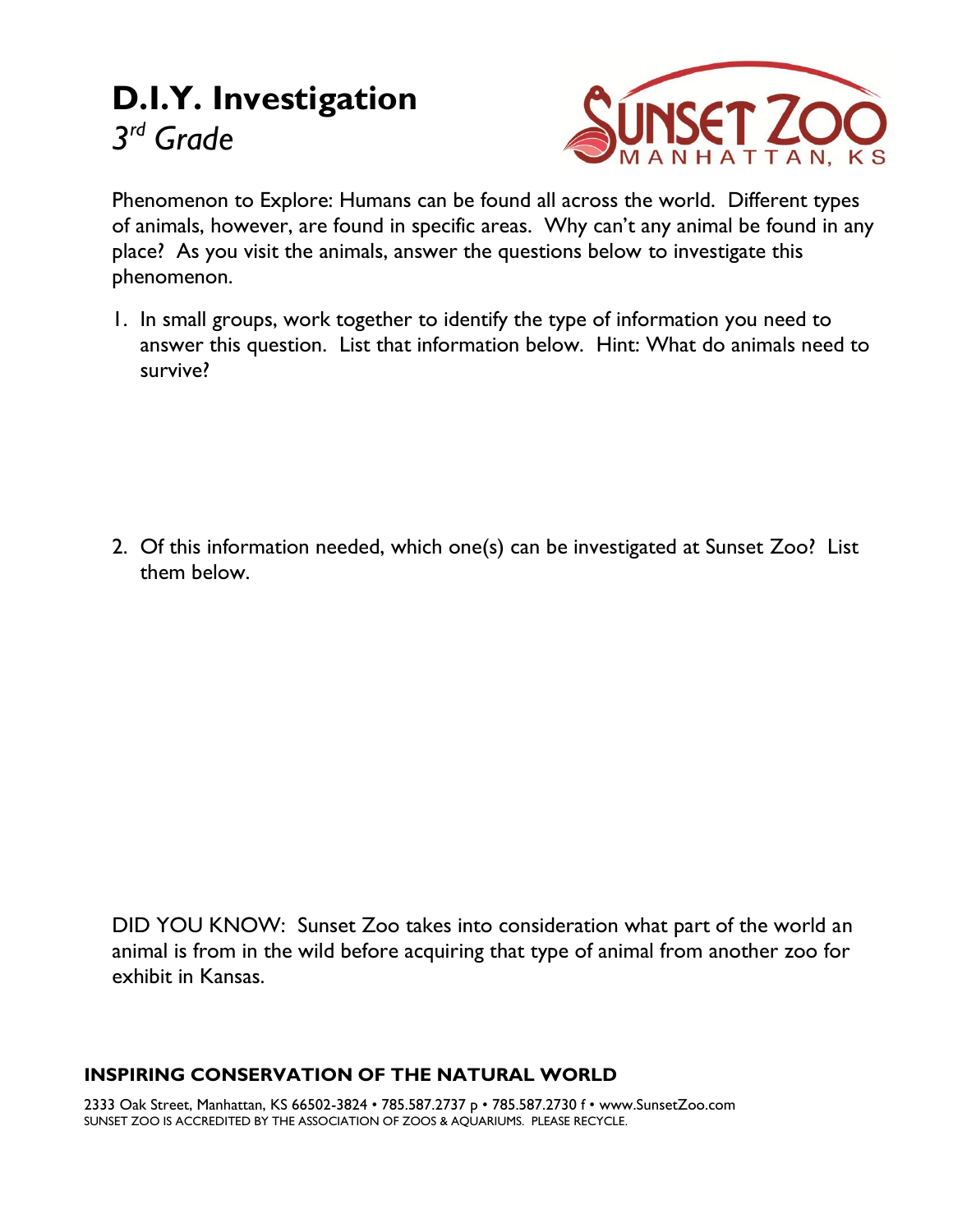## **D.I.Y. Investigation** *3 rd Grade*



3. Make a table below to help you collect that information.

4. Based on the data you gathered above, why do you think certain animals are only found in certain areas of the world.

#### **INSPIRING CONSERVATION OF THE NATURAL WORLD**

2333 Oak Street, Manhattan, KS 66502-3824 • 785.587.2737 p • 785.587.2730 f • www.SunsetZoo.com SUNSET ZOO IS ACCREDITED BY THE ASSOCIATION OF ZOOS & AQUARIUMS. PLEASE RECYCLE.